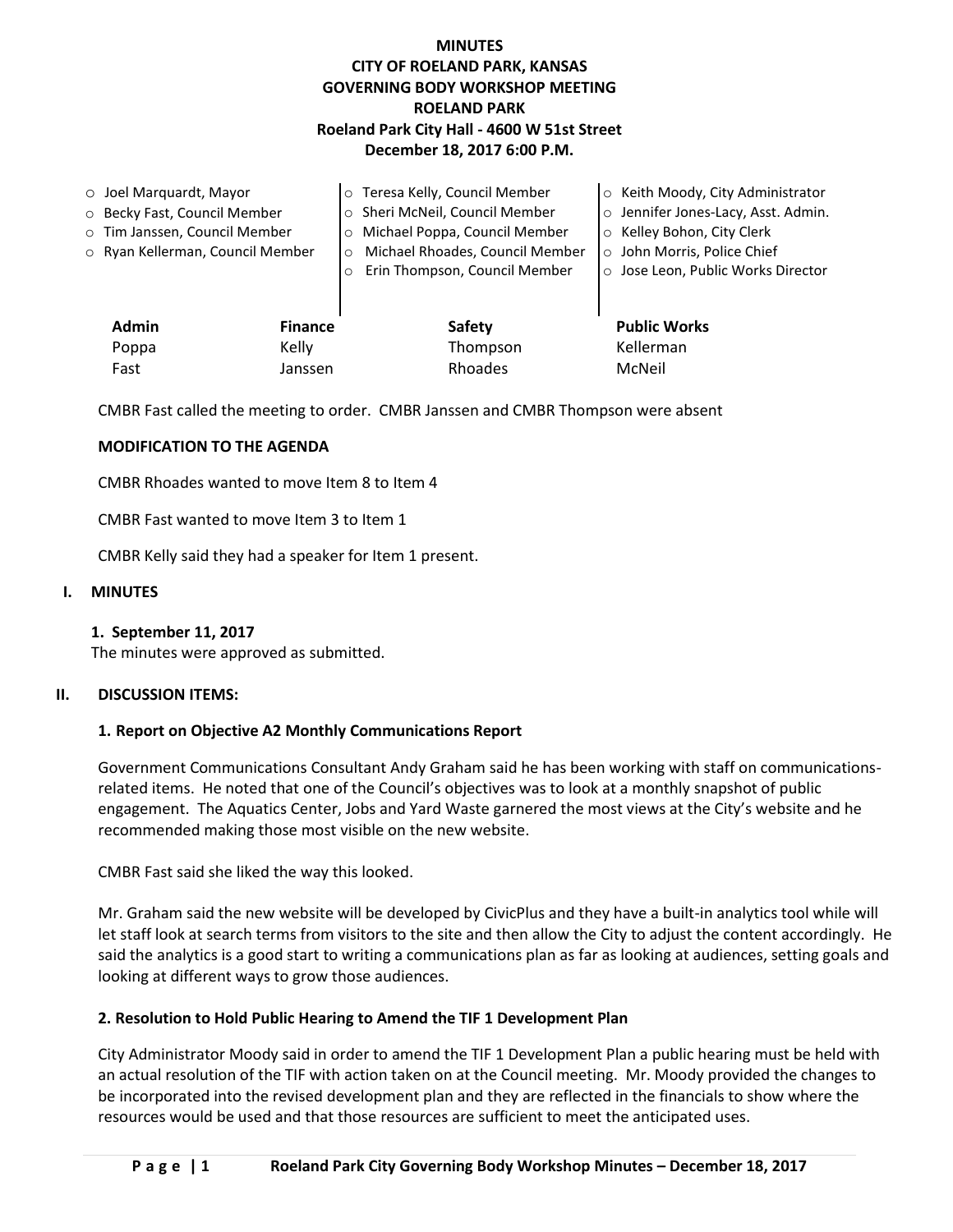Ms. Jones-Lacy said the public hearing is scheduled for February 19, 2018.

There was consensus to move this item to New Business on the Council agenda.

# **3. Continued Discussion of Year Round Operation of the Aquatic Center**

City Administrator Moody stated the CMBR Fast, CMBR Kelly and CMBR Janssen attended the JCPRD Recreation Committee meeting. He has updated the numbers in the staff report to reflect the estimated cost of the dome replacement as well as the county's position that if the City is interested in operating the pool year round that will replace the dome. It is an item that JCPRD insures and will pay for the dome replacement less their \$25,000 deductible. A decision needs to be made by February 2018 to allow enough time to manufacture and install the dome by the fall of 2018.

# *Public Comment*

Alanna Mozel (11112 W. 132<sup>nd</sup> Place, O.P.) As a Johnson County resident, Ms. Mozel expressed her support for the year-round operation of the pool. She said the Master's swimming program is very beneficial to her and she wanted to see what she could do to help ensure a year-round operation.

Lisa Mische Lawson (22413 W. 53<sup>rd</sup> St., Shawnee) Ms. Lawson is also a Master's swimmer, and creator of a program through JCPRD that has a learn-to-swim program for those with autism. She asked the City to look at an unrecognized potential for future partnerships in implementing the program as well as grants to add to the revenue of the pool.

**Anthony Thompson** (3600 W. 47th Terr.) Mr. Thompson has been involved with the Aquatics Center since 1995 and was on its advisory board. He would like to encourage the Council to keep the facility open year-round and help with ways to keep expenses down. He added that it is home to a lot of user groups.

**Stevie Davis** (5308 Sycamore Dr.) Ms. Davis said she and her husband chose their house for its proximity to the pool as they are huge swimmers who also train for races and use the pool quite frequently sometimes twice a day.

**Susan Blattner-Orwick** (7146 Aminda Dr., Shawnee) Ms. Blattner-Orwick previously managed the pool when it was located at the caves. She too is part of the Master's swimming and wanted to share ideas for a successful yearround operation. She suggested use of the pool without the dome and to utilize a solar blanket to keep the water warm.

**Jim Kelly** (4200 W. 54<sup>th</sup> Terr.) Mr. Kelly said the City should accept JCPRD's offer of \$400,000 to operate the pool if the City takes over ownership and receives all revenues. He also encouraged everyone to attend the upcoming JCPRD meeting to show their support of year-round operations.

CMBR Fast thanked CMBR Kelly for speaking at the JCPRD meeting. She said Ms. Kelly was able to lay out options and represented the City well.

CMBR Kelly said the bottom line is the City going to move forward with the pool as a year-round facility? If so, are they requesting JCPRD make a claim for the dome? Also, if the City wants to partner with the county, then JCPRD needs to know that level of commitment. They are not willing to go back and forth if the City is not willing to put their money on the table. CMBR Kelly said she agrees with that. Why should JCPRD commit to something when the City itself does not appear willing to commit. She said there needs to be a willingness to have flexibility in the CIP plan and funding sources. She also stated that use of the courthouse tax as a revenue source is not a good idea for ongoing operations as that does sunset. She also stated that the pool as operated now is not prudent as an ongoing expense.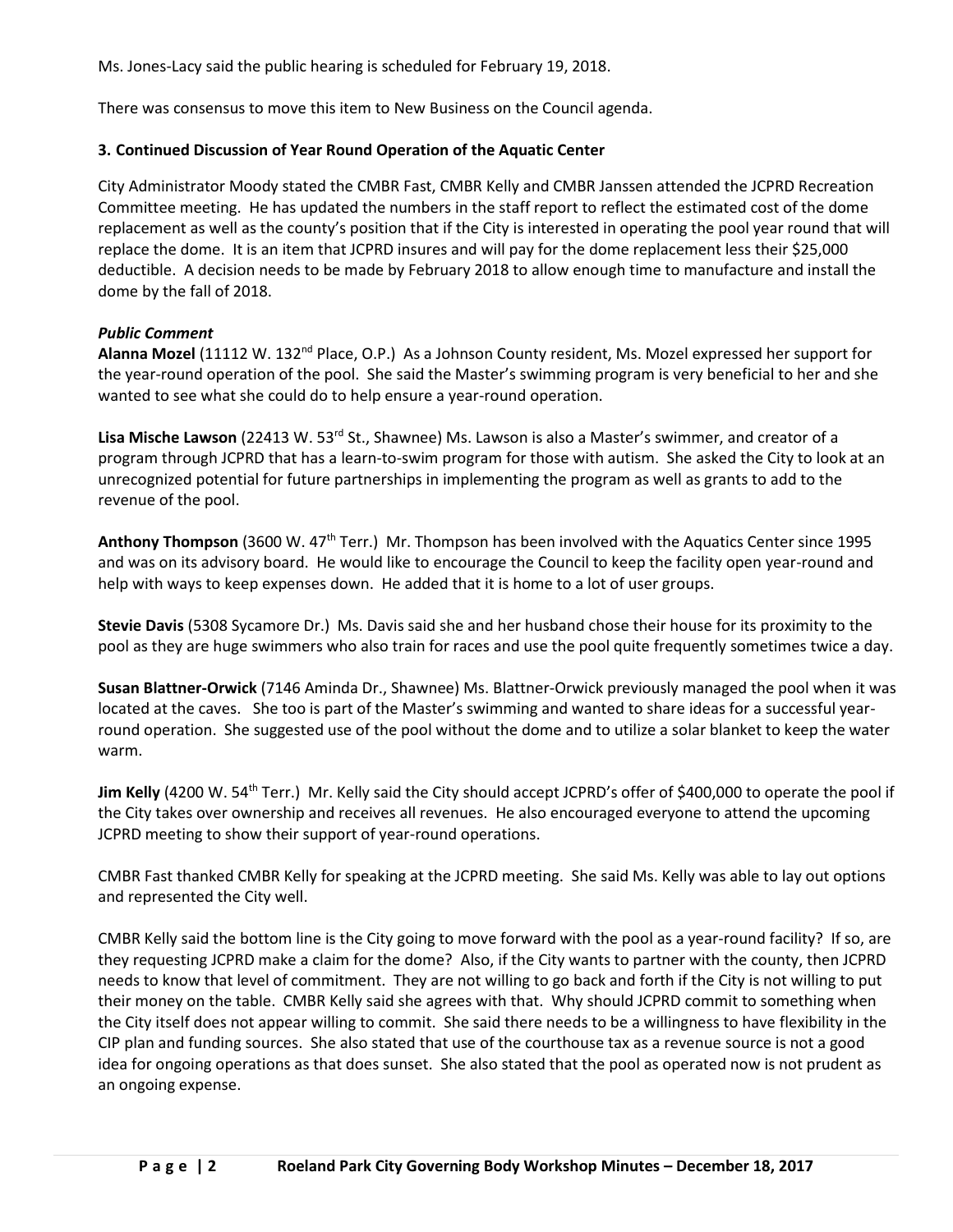Mayor Marquardt commented on the leak at the pool and asked if it is a result of the cold temperatures. City Administrator Moody said they do not have a conclusion as to whether it is a leaky valve or a leak in the pool.

City Administrator Moody also commented that the expenditure for a year-round operation of the pool is roughly a \$400,000 expense. A summer-only season has an operating loss of about \$114,000.

CMBR Rhoades said that with only two percent of the population using the pool, it does not seem like a good use of the City's money.

CMBR McNeil said she didn't believe they had enough information at this point to make a decision. She would also like to get more information on the Sprung.

City Administrator Moody said he believed included in the \$400,000 annual cost to JCPRD would be the cost of putting up and taking down the dome.

CMBR Poppa said he didn't believe the numbers told the whole story as it doesn't address the value to the City and the benefits to the residents and other users of the pool. It also doesn't take into account the residual revenue that goes to City businesses, gas stations, grocery stores and eateries.

CMBR Kelly said they need to determine if moving forward with the dome is keeping things as they always have been and asked if that is throwing good money after bad. She thinks it's time for a change and will take dedication to make that change.

Rhonda Pollard, Superintendent of Recreation with JCPRD, said this is operated as an enterprise operation, noting that for every dollar they spend they have to make and cover their expenses. They rely on revenues to cover all of the expenses including benefits and payroll. The model is very much like a private business.

CMBR Rhoades said they always have an option not to buy the pool.

CMBR Fast said she would like to see the Council talk about alternatives. She would like to ask the county for \$35,000 to help extend the months they have an outdoor pool. She would not ask them for the dome, but would like to be able to provide support to the Blazers and the Masters. She also would like to move this discussion to include a decision from the new council.

CMBR Kelly said she came away from the meeting that the county made it clear that they wanted to know what the City would invest and what their financial commitment would be and that asking them for more money was going to fail. She said they need more time to discuss their alternatives and even with a heating blanket, she would like to see numbers.

CMBR Fast, CMBR Poppa, CMBR Kelly, CMBR McNeil suggested moving the discussion to the January meeting.

CMBR Rhoades said they need to move on this and stop postponing what they are going to do. CMBR Kelly said she would support moving it to the Council agenda if CMBR Rhoades could come up with a hard number.

Mayor Marquardt said they could ask for a number from the county and the City would find the rest. If they can't find it, then the county won't do it.

CMBR Fast said they do not have all the information to give the county a number. She said she would not support any number proposed until she knows about the Sprung, the cost of extending the season, and the solar option. CMBR Rhoades said they are talking about getting a free dome because it's paid for by insurance. He said it does not make sense to pay for another structure to have an indoor facility during the summer.